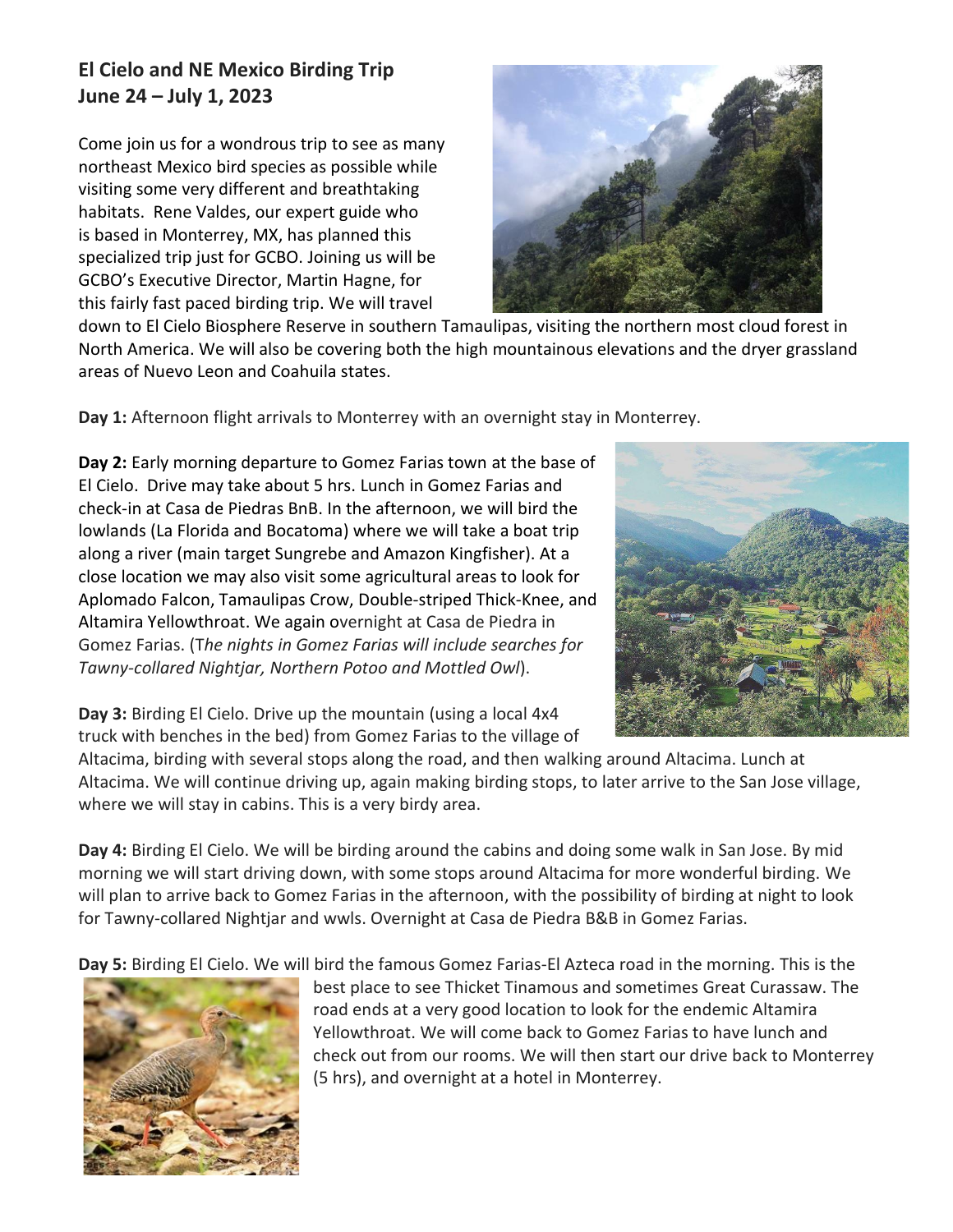**Day 6:** We will be birding the desert and montane forest which will be a long day. We will have an early departure, breakfast on the way, to a Chihuahuan desert locality (1.5 hrs drive) to look for Worthen's Sparrow, but we will also explore the area for more desert specialties. We will move to the montane forest of the Sierra Madre Oriental and look for pine forest target species including Hooded Yellowthroat, Colima Warbler, Pine Flycatcher, Russet Nightingale-Thrush and others. We will continue our



journey driving into the Cumbres de Monterrey National Park in the afternoon/evening until we arrive at our final destination, a complex of cabins at Mesa del Oso at 8000 ft, surrounded by excellent pine forest and passing by one of the nesting cliffs of Maroon-fronted Parrots. Overnight at cabins, with possibilities for night birding for owls and nightjars.

**Day 7:** We will bird the montane forest of the Cumbres de Monterrey National Park in the morning

including the trails around the cabins and the nesting cliff, and make a few other stops on the way to Monterrey which we will reach by mid-morning/lunch.We will bird the beautiful and wild city, La Estanzuela, in the afternoon/evening, and stay in a Monterrey hotel.

**Day 8**: We will get an early start to drive up the mountains overlooking Monterrey and bird the Parque Ecologico Chipinque for a few specialties, and after lunch we will head for the Monterrey airport for PM flight departures.



## **8 people (max)**

**All Inclusive Cost: \$ 1825.00 per person - Double Occupancy \$ 2050.00 per person - Single Occupancy** (Monterrey hotel only, cabins will be shared)

## **Includes:**

- Lodging: 3 nights in Monterrey hotel, 2 nights at Gomez Farias BnB, 1 night in San Jose cabins, 1 night in Mesa del Oso cabins.
- Meals: all meals are included, beverages (alcohol with moderation, ie. one beer/meal), snacks, and box lunches if any.
- Entrances Fees: parks/preserves entrances fees.
- Local Transportation: 15 passenger Ford Transit, 4x4 vehicle in Gomez Farias, fuel, and toll roads fees.
- Boat Trip: river boat ride at Bocatoma El Cielo.
- All Tips: bellboys, restaurants, boat driver, and any other tips during the trip.
- Guide Fees: including the local guide in El Cielo.